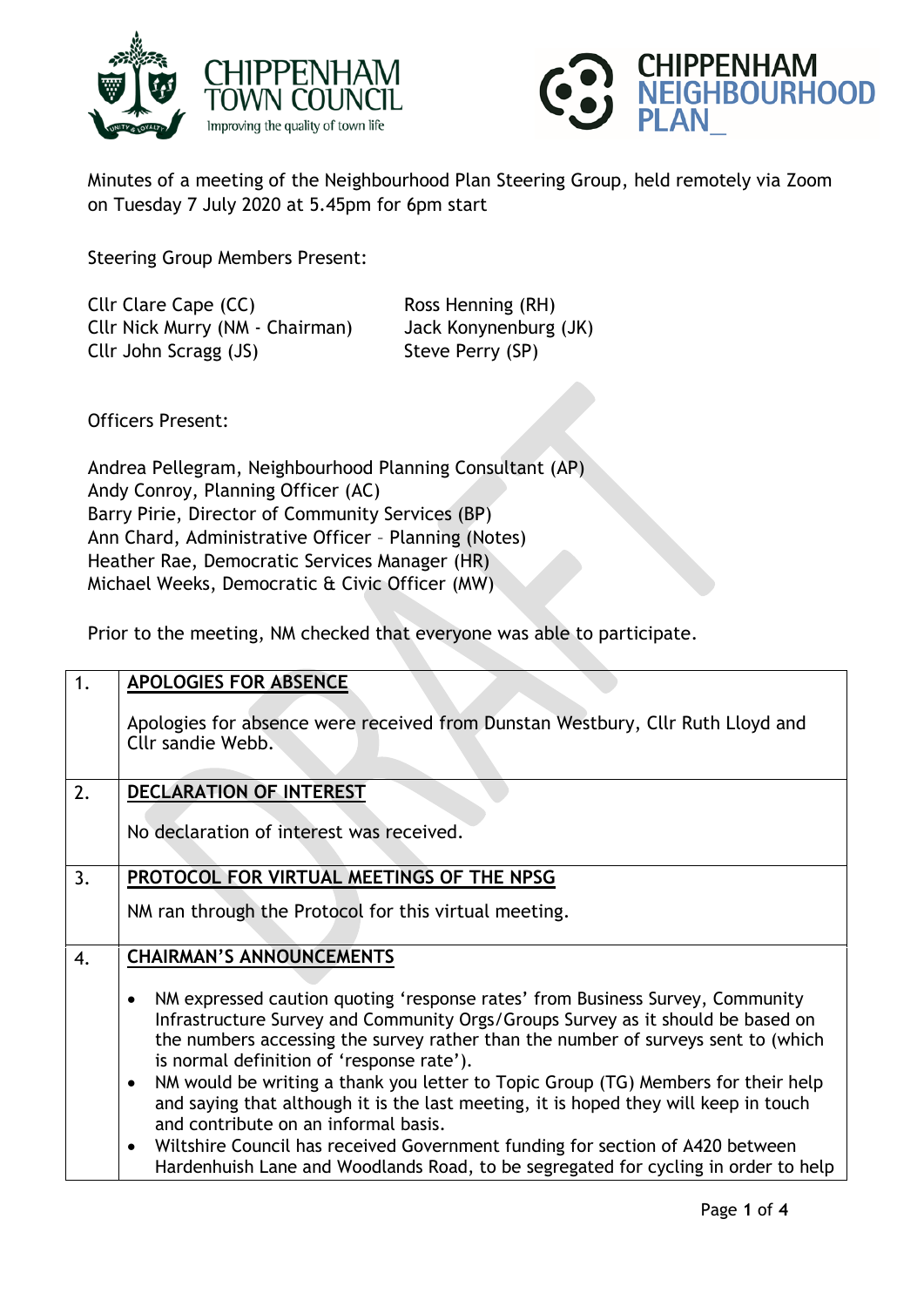|    | with COVID-19 recovery. Further tranches were being applied for. The Chippenham<br>Cycle Network Development Group (CNDG) had sent in a map of where it thought<br>cycle network improvements could be made. NM invited Steering Group (SG)<br>Members to send any ideas they would like to put forward via him to the CNDG,<br>which was liaising with Martin Rose, Wiltshire Council's lead officer on this project<br>for Chippenham.                                                                                                                                                                                                                                                                                                       |
|----|------------------------------------------------------------------------------------------------------------------------------------------------------------------------------------------------------------------------------------------------------------------------------------------------------------------------------------------------------------------------------------------------------------------------------------------------------------------------------------------------------------------------------------------------------------------------------------------------------------------------------------------------------------------------------------------------------------------------------------------------|
| 5. | <b>ACTIONS FROM TOPIC GROUP MEETINGS</b>                                                                                                                                                                                                                                                                                                                                                                                                                                                                                                                                                                                                                                                                                                       |
|    | Town Centre (JK)<br>Wrap-up meeting held on 23 June to discuss who will do what on proformas.<br>River Green Corridor still needs to be concluded and Shop Front Guide almost<br>completed.<br>The need for a public exhibition or public consultation using visuals was agreed<br>$\bullet$<br>but due to COVID this may not be easy to arrange until later in the year.<br>TG still keen to remain involved, e.g. manning stands, etc.<br>AP agreed that if a separate consultation is held, later in the year would be<br>$\bullet$<br>better and suggested if restrictions still in place could set up a mini website for<br>public consultation purposes, with drawings and a survey which could be sent out<br>via. social media.        |
|    | Housing (RH)<br>TG hadn't met as difficult to co-ordinate meetings during this time. Meeting to<br>be arranged soon<br>Draft design code for major developments drafted but still needs cross-<br>referencing to all other NP polices<br>Housing mix policy drafted<br>$\bullet$                                                                                                                                                                                                                                                                                                                                                                                                                                                               |
|    | Green Infrastructure (CC)<br>Proforma work continuing.<br>One meeting to be held next week, so asked that NM hold off sending thank you<br>$\bullet$<br>letter to TG Members.<br>Shared a map of green corridors, produced by TG using Google My Map. AP<br>advised that finished maps need to be OS based, 1 page per map.<br>AP stressed need to consult with land owners on Local Green Spaces to be<br>designated, as this information could affect land values.<br>NM drew attention to the fact that Parish boundaries would change next year.<br>AC said there would be two policies, one for local green spaces and one for<br>green corridors.<br>Noted CBLC land at Westmead Open Space would be highlighted as a green<br>corridor. |
|    | Community Infrastructure (AP)<br>Survey analysed, draft policy written and meeting held.<br>Date in diary to meet further with TG and to amend policy.                                                                                                                                                                                                                                                                                                                                                                                                                                                                                                                                                                                         |
|    | Transport (JS)<br>Two draft policies on the agenda, cycle paths and electric vehicle charging.<br>Further proforma/policy completed on public transport.<br>Awaiting information on walking routes.                                                                                                                                                                                                                                                                                                                                                                                                                                                                                                                                            |
|    | Economy (AC)<br>Meeting held on 18 June and last one arranged for 23 July.                                                                                                                                                                                                                                                                                                                                                                                                                                                                                                                                                                                                                                                                     |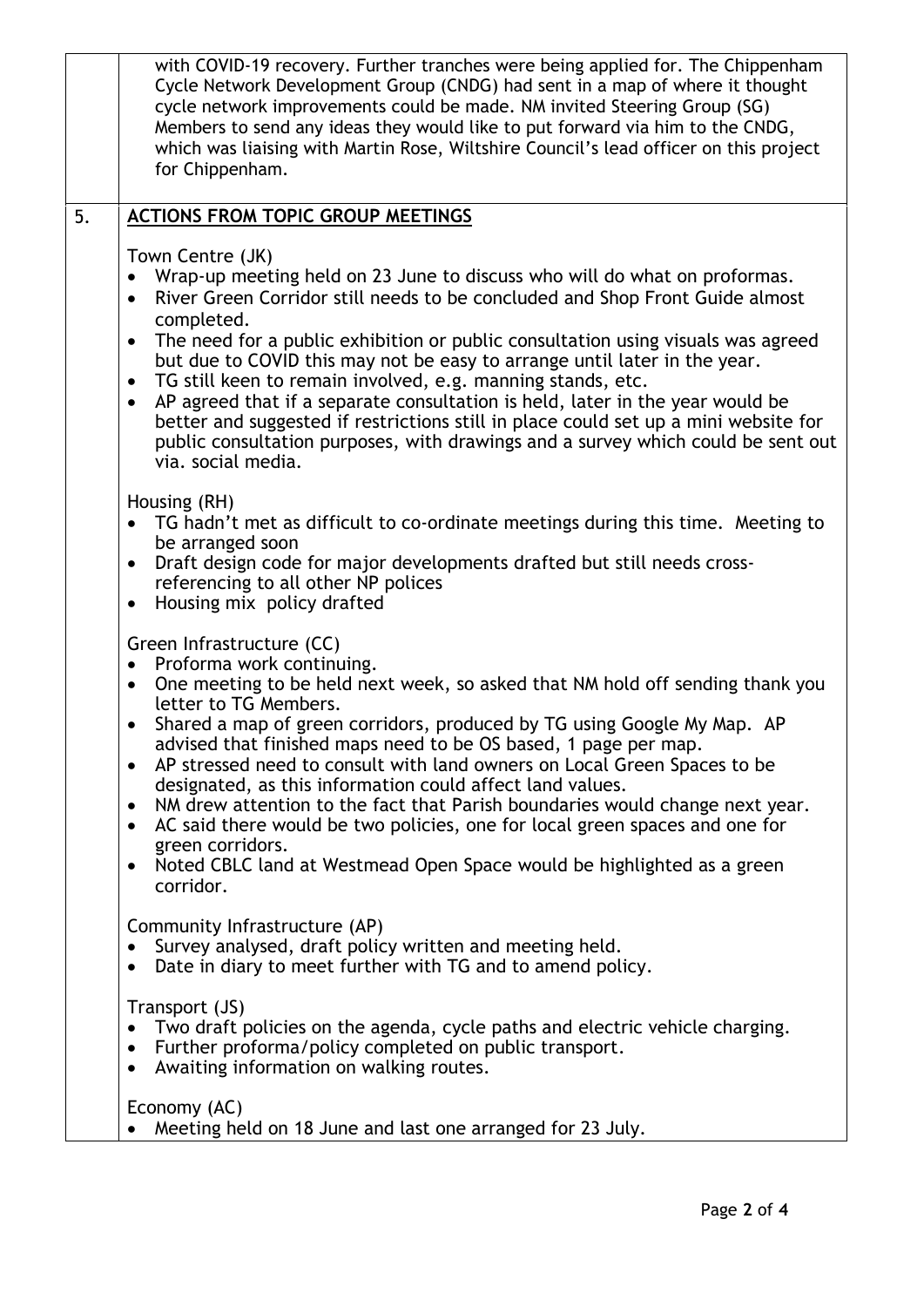|    | Decision made not to pursue protection of existing employment sites as current<br>$\bullet$<br>policy deals adequately with this, and new employment sites too big an issue for<br>NP. Co-working policy topic also difficult to pursue.<br>Will pursue policy on incubator units and design a new questionnaire.<br>$\bullet$<br>Circular economy proforma drafted.<br>$\bullet$<br>Sustainable construction policy will cross over with NM zero carbon policy.<br>$\bullet$<br>Mel working on sustainable transport proforma.<br>$\bullet$<br>AP advised could contact WC planning team on Economic Land Review<br>$\bullet$<br>recommendations to see if any of these recommendations are Chippenham based<br>and could be used to create a policy<br>NM emphasised importance of attracting the right employment.<br>٠                                                                                                                                                                                                                                                                                                                                                                                                                                                                                                                                                         |
|----|------------------------------------------------------------------------------------------------------------------------------------------------------------------------------------------------------------------------------------------------------------------------------------------------------------------------------------------------------------------------------------------------------------------------------------------------------------------------------------------------------------------------------------------------------------------------------------------------------------------------------------------------------------------------------------------------------------------------------------------------------------------------------------------------------------------------------------------------------------------------------------------------------------------------------------------------------------------------------------------------------------------------------------------------------------------------------------------------------------------------------------------------------------------------------------------------------------------------------------------------------------------------------------------------------------------------------------------------------------------------------------|
|    | Sustainability (NM)<br>Difficult to meet up.<br>$\bullet$<br>Carbon-neutral development policy proforma drafted and to be discussed at next<br>$\bullet$<br>SG meeting.<br>Gemma Grimes working on renewables policy.<br>$\bullet$<br>Some minor policies still to be worked up.<br>$\bullet$<br>AP suggested allocating time to get together and look at all policies to see how<br>$\bullet$<br>they cross over. It is very important that all policies align. AC confirmed some<br>further policies would feed into the August/September SG meeting so the<br>Autumn would be a good time to review them all.                                                                                                                                                                                                                                                                                                                                                                                                                                                                                                                                                                                                                                                                                                                                                                   |
| 6. | DRAFT POLICIES REVIEW<br>AC shared the Policy Planner with the SG and confirmed it would be regularly<br>updated.<br>AP suggested a separate matrix to monitor where policies link/cross over.<br>AP referred to Policy Planner which indicated not pursuing Green Space<br>Standards in New Developments policy topic and said that WC are currently<br>preparing such a policy. This could be used to prepare our own policy which<br>would be helpful for new developments. Numbers could be pulled out which<br>could reinforce a policy on new housing developments. To be discussed further,<br>off-line.<br>AC presented draft policies for approval and SG Members agreed the following<br>policies in principle:<br>6.1 Local Green Space - NM suggested adding the size of sites in brackets. AC<br>confirmed wouldn't want this in the policy itself. NM queried whether the function<br>of different green spaces needs further consideration. AP/AC confirmed Green Belt<br>status would apply to Local Green Spaces.<br>6.2 Biodiversity - AP suggested lacking baseline data and needed to work further on<br>this. AC suggested a virtual meeting with stakeholders might be one way to obtain<br>further data. AP suggested sending a letter to those groups listed on 'Link to<br>Nature' on WC website for more information on what they want. She would liaise |
|    | with AC on this.<br>6.3 Community Infrastructure - AP confirmed still needs some work. Need to look at<br>specific buildings that could be protected as community buildings. More emphasis<br>needed on Town centre and Bridge Centre. Existing community facilities still need<br>to be mapped. Community Survey showed no excess of community infrastructure in<br>the Town. Don't have standard/quantum for new community infrastructure so<br>needs more thought.                                                                                                                                                                                                                                                                                                                                                                                                                                                                                                                                                                                                                                                                                                                                                                                                                                                                                                              |